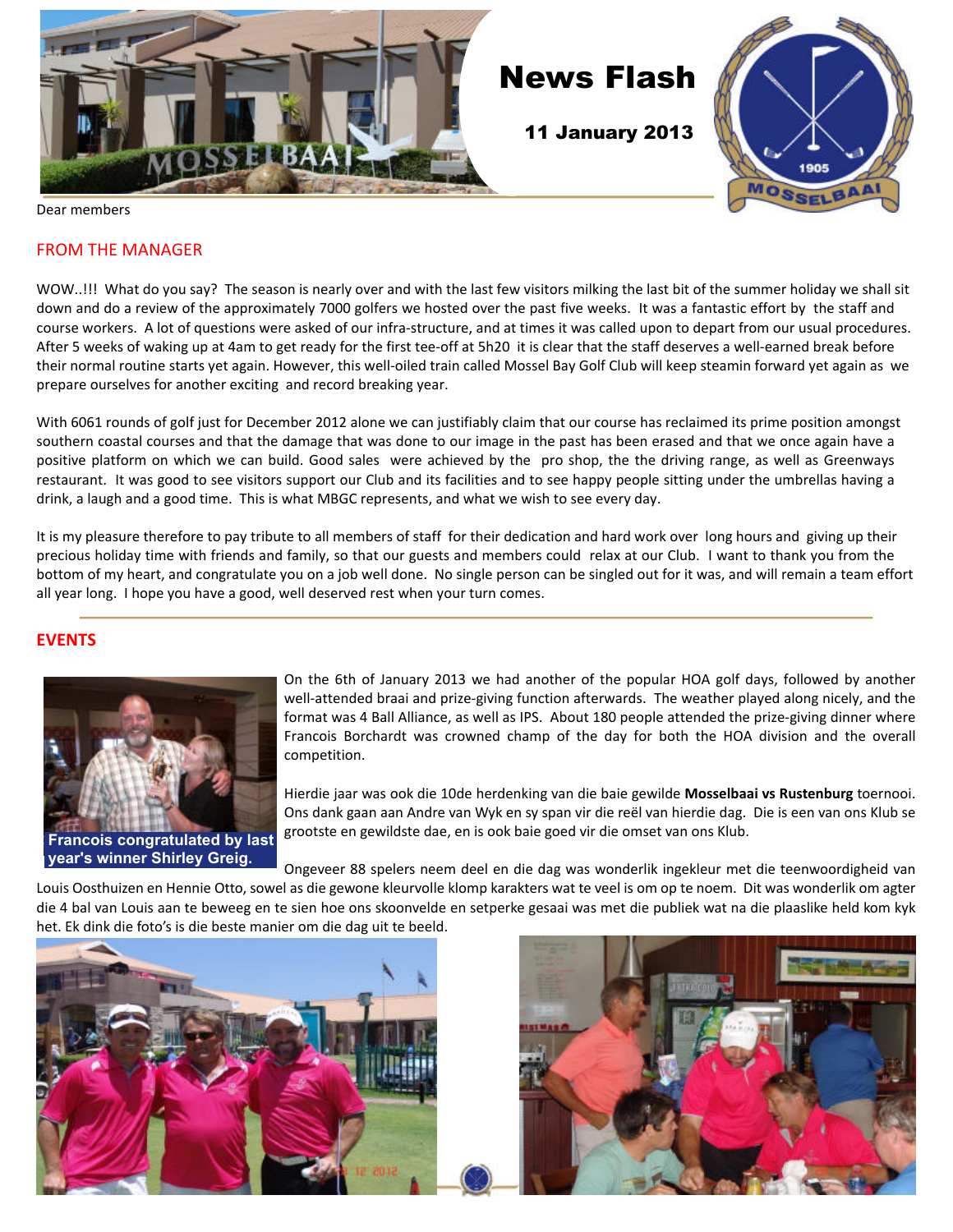



## **LEAGUE**

**THE LIST FOR LEAGUE 2013 IS NOW AT RECEPTION. PLEASE ENTER YOUR DETAILS WITH LIZETTE OR MARELIZE IF YOU WISH TO PARTICIPATE IN THE LEAGUE GAMES FOR 2013.**

**WE STILL NEED PLAYERS FOR THE 2 B-LEAGUE MENS TEAMS, SO IF YOU ARE INTERESTED PLEASE PUT DOWN YOUR NAME. This year we will be back to a handicap league and not the scratch league from the previous term.**



These summer season tickets have proved to be very popular from the moment they were launched in Mid November 2012. We have currently sold 874 tickets, and it is a great way to bring feet onto the course together with a permanent offer to outside players to utilize the quieter Sunday and Monday tee-times. All these packages have proved to be very successful.

#### **NEW MEMBERS**

We would like to wish to extend a warm welcome to the deluge of new members that keep coming in. We trust that you will have a pleasant time with us and proudly represent our club wherever you go.

**IMPORTANT NOTICE** - The Board decided that with effect from 1 January 2013 an entrance fee of R1000-00 will be re-instated when new members join the Club.

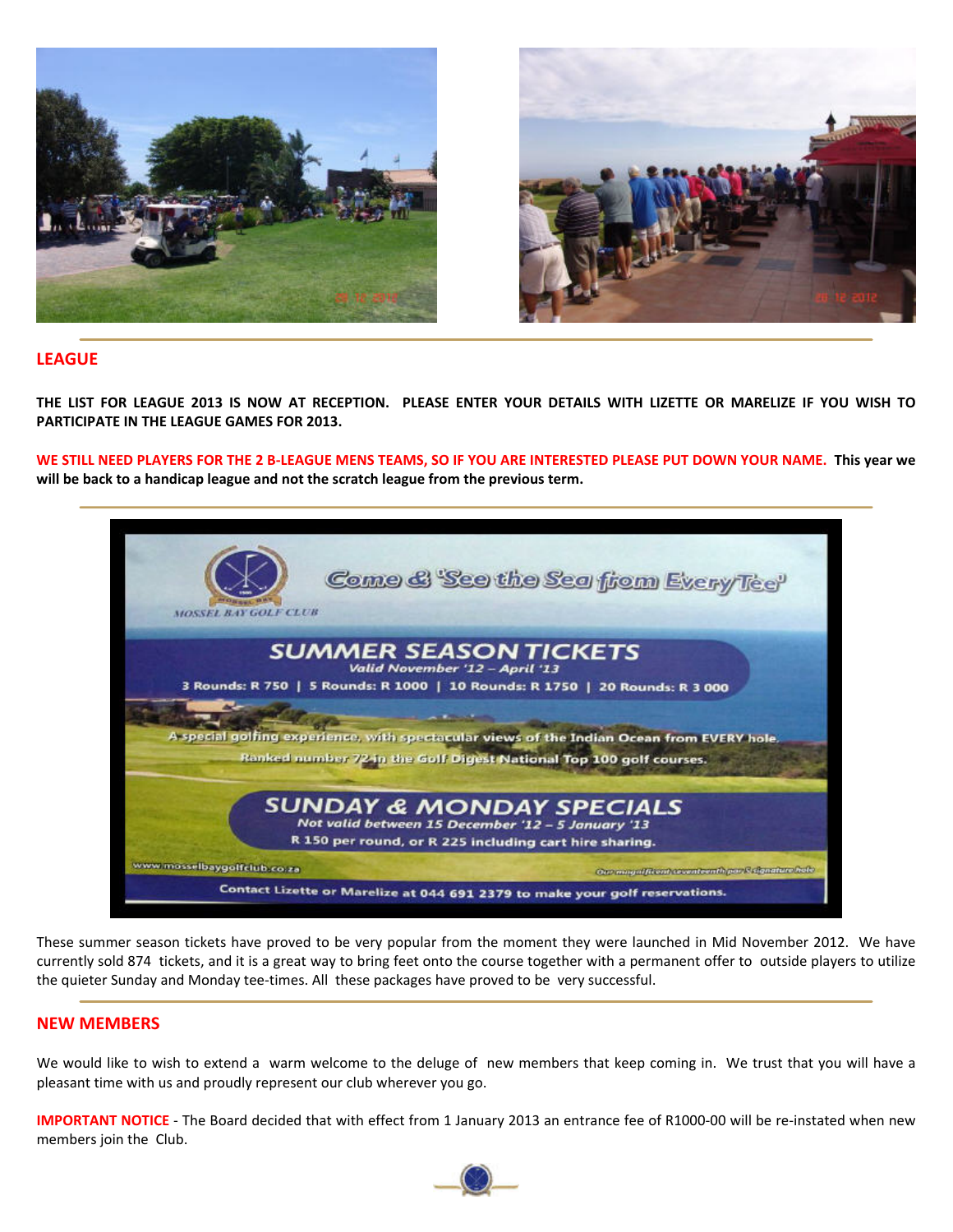### **GOLF COURSE**



 A few well known personalities made their presence felt on our course this past holiday. Louis Oosthuizen (seen in this picture) was just one of them. Those who moved around on the course may have spotted famous names such as Hennie Otto, Hennie Bekker, Os du Randt, AB de Villiers, as well as a few of the lesser known young rugby stars.

Since most of them returned a few more times it became clear that our course plus the sunny weather was a huge attraction for the players. I think it is only fair that we acknowledge the way in which our well prepared course handled the roughly 7000 golfers that we hosted in the past 5 weeks. The slightly longer greens were well accepted by the visitors, and the overwhelming majority of guests were positive in their praise for the course.

## **Louis Oosthuizen @ the 15th**

### **ELECTRONIC AND SOCIAL MEDIA**

**PLEASE NOTE THAT THE NEWSLETTER, WITH IMMEDIATE**



## **IMPORTANT TO KEEP IN MIND**

**Southern Cape Senior Ladies** 4 February 2013 **Mens Senior Club Championships 16 February 2013 Mens Open Club Championships 23 February 2013 Junior Club Championships 24 March 2013 Ladies Club Championships 11 April 2013**





Baie dankie aan Andre Marx, eienaar van Ultra Meat (by die Mikeva Sentrum), vir die borg van ons Vrydag-aande se vleistrekking.

Indien jy nog nie daar was nie, is dit nou die tyd om van hulle heerlike produkte aan te skaf.

## **HEEL/HALWE LAM R56-99/kg (No Debit or Credit cards)**

**Enjoy your golf this week.**

**Mikeva Centre, Heiderand Tel: 044-693 3736, Fax: 044-693 4096**

**Louw & Team**